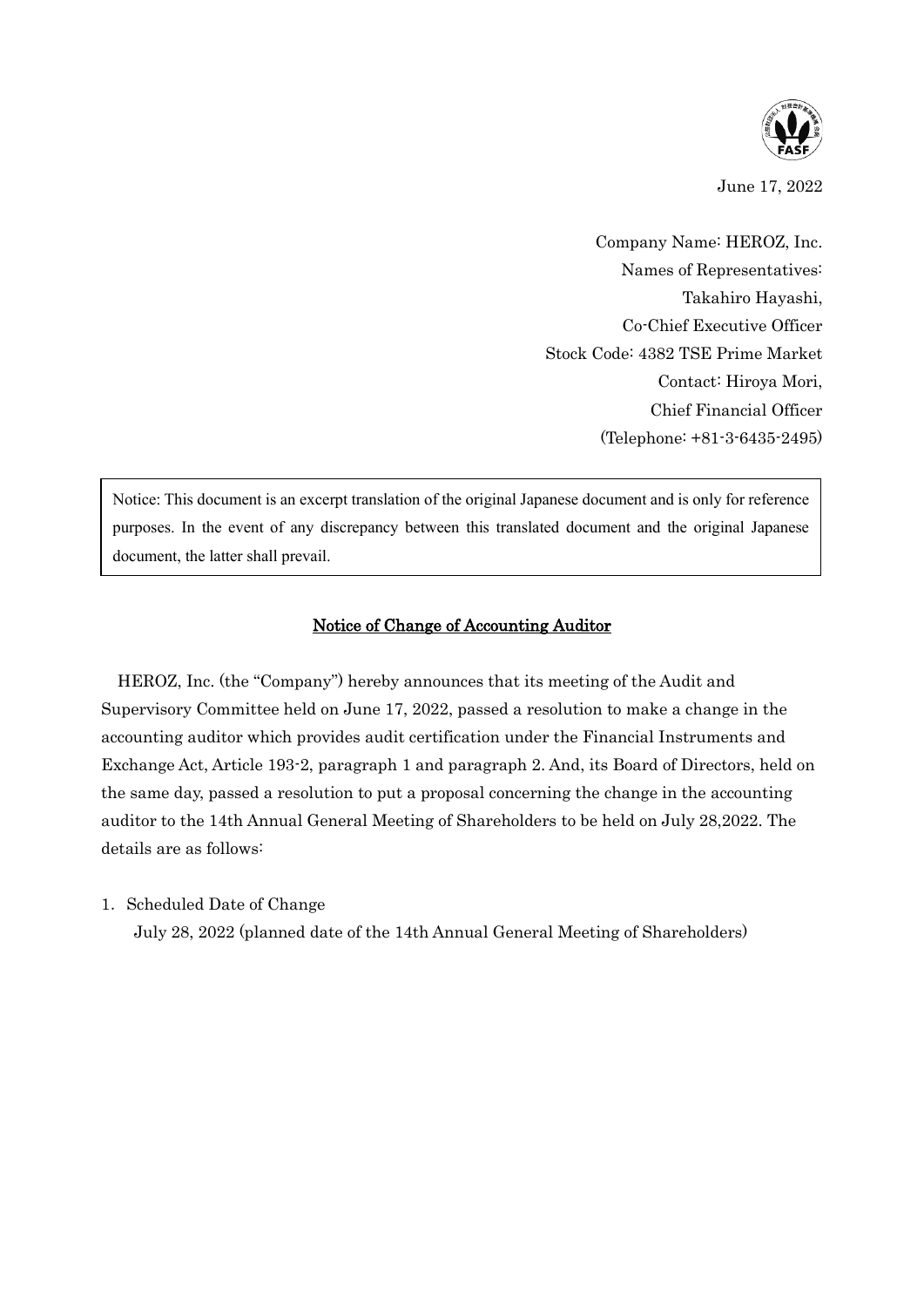## 2. Profile of Accounting Auditor to Be Appointed and Resign

- ① Name Grant Thornton Taiyo LLC ② Address 1-2-7 Moto-Akasaka, Minato-ku, Tokyo Akasaka K Tower 22F ③ Name of executive members Satoshi Kirikawa, Jun Ono ④ Status of registration under the Listed Company Audit Firm Registration System of the Japanese Institute of Certified Public Accountants Registered
- (I)Profile of Accounting Auditor to Be Appointed

## (Ⅱ)Profile of Accounting Auditor to Resign

| Name                                    | Deloitte Touche Tohmatsu LLC        |
|-----------------------------------------|-------------------------------------|
| Address                                 | 3-2-3 Marunouchi, Chiyoda-ku, Tokyo |
|                                         | Marunouchi Nijubashi Building       |
| Name of executive members<br>(3)        | Hiroyuki Ito, Hiroyuki Fukushima    |
| Status of registration under the<br>(4) |                                     |
| Firm<br>Audit<br>Listed<br>Company      |                                     |
| Registration System of the Japanese     | Registered                          |
| Institute of Certified Public           |                                     |
| Accountants                             |                                     |

3. Reasons for appointing the Person Set Forth in  $2(1)$  Above as a candidate for the new Accounting Auditor position

The Audit and Supervisory Committee has selected Grant Thornton Taiyo LLC (hereinafter referred to Taiyo LLC) as a candidate for the position of accounting auditor, based on comprehensive review.

Specific reasons are as follows:

- $(i)$  Taiyo LLC has expertise, independence, and quality control system as an accounting Auditor.
- (ⅱ)The Audit and Supervisory Committee can expect Taiyo LLC to perform efficient and effective audit work suited to the scale of the Company's business.
- $(iii)$  Taiyo LLC is qualified for the position from the perspective of audit fees, etc.
- 4.Date of Appointment of the Resigning Accounting Auditor July 24, 2017
- 5.Opinions, etc., in the Audit Reports, etc., Prepared by the Resigning Accounting Auditor for the Most Recent Three (3) Years

None issued.